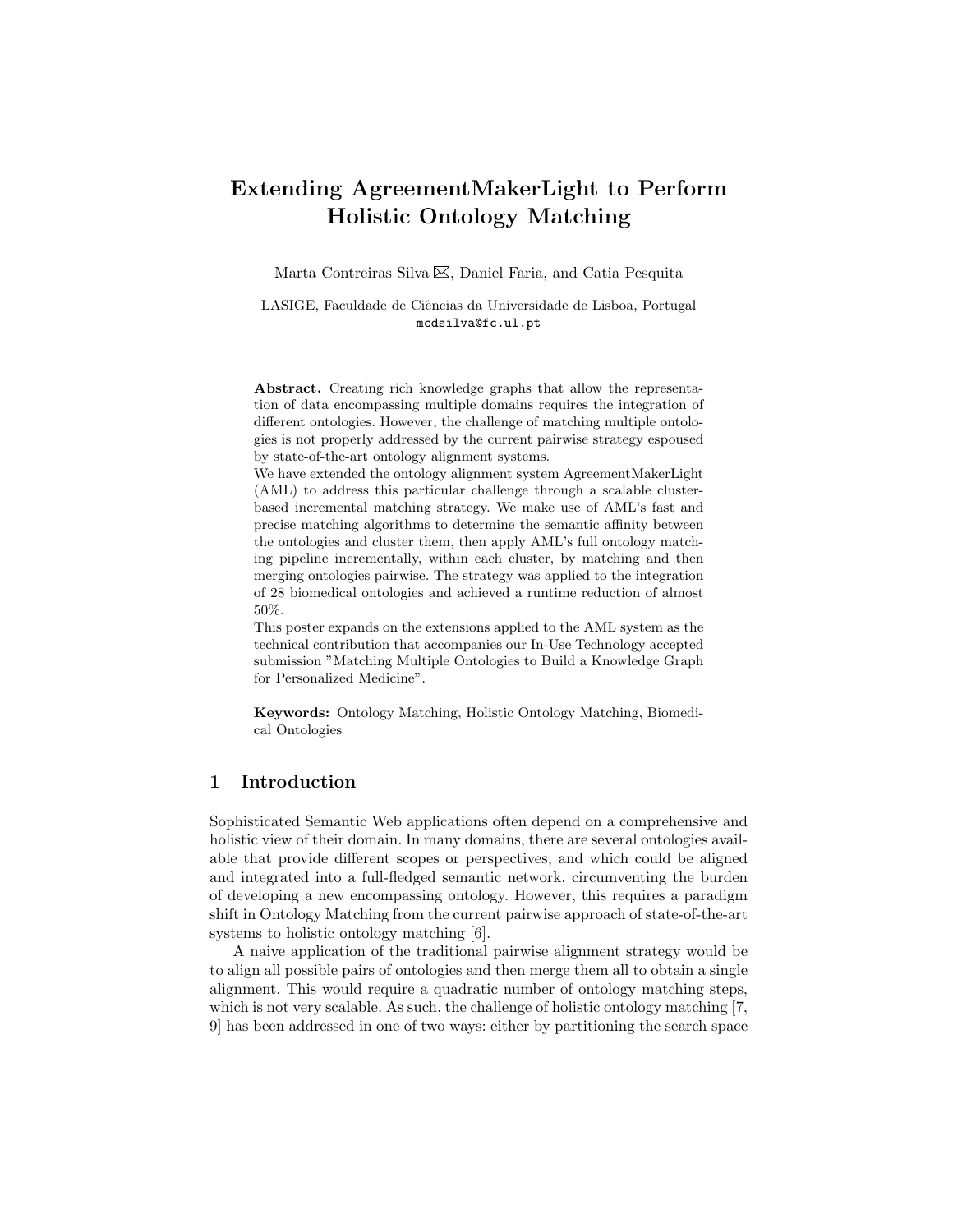2 M.C. Silva et al.

and then running the pairwise alignments within [4] or matching incrementally in a predefined order [5, 10]. However, these works do not tackle the alignment of ontologies whose domains although related are not exactly the same.

To address the challenge of holistic ontology matching to build a multidomain graph we have developed a strategy<sup>1</sup> that considers both partitioning and incremental alignment strategies, taking also into account how to support user input. Our strategy aims to strike a balance between quality, coverage and scalability of the alignment process.

## 2 Holistic OM Strategy

The starting point of our approach is the AML system [3], which has been one of the top performing systems in the Ontology Alignment Evaluation Initiative (OAEI) over the last nine years [8, 1]. However, AML, like other state-of-the-art OM systems is prepared solely to produce alignments between two ontologies, and lacks the functionality of integrating two ontologies through their alignment, which is critical to enable a pairwise matching strategy to be applied incrementally to holistic matching. Our holistic matching strategy, Clustering Incremental



Fig. 1. Overview of the Clustering Incremental Alignment (CIA) strategy.

Alignment (CIA) (Figure 1), is geared to tackle multi-domain matching problems where the overlap between some ontologies might be small or even non-existent.

 $\frac{1}{1}$  https://github.com/liseda-lab/holistic-matching-aml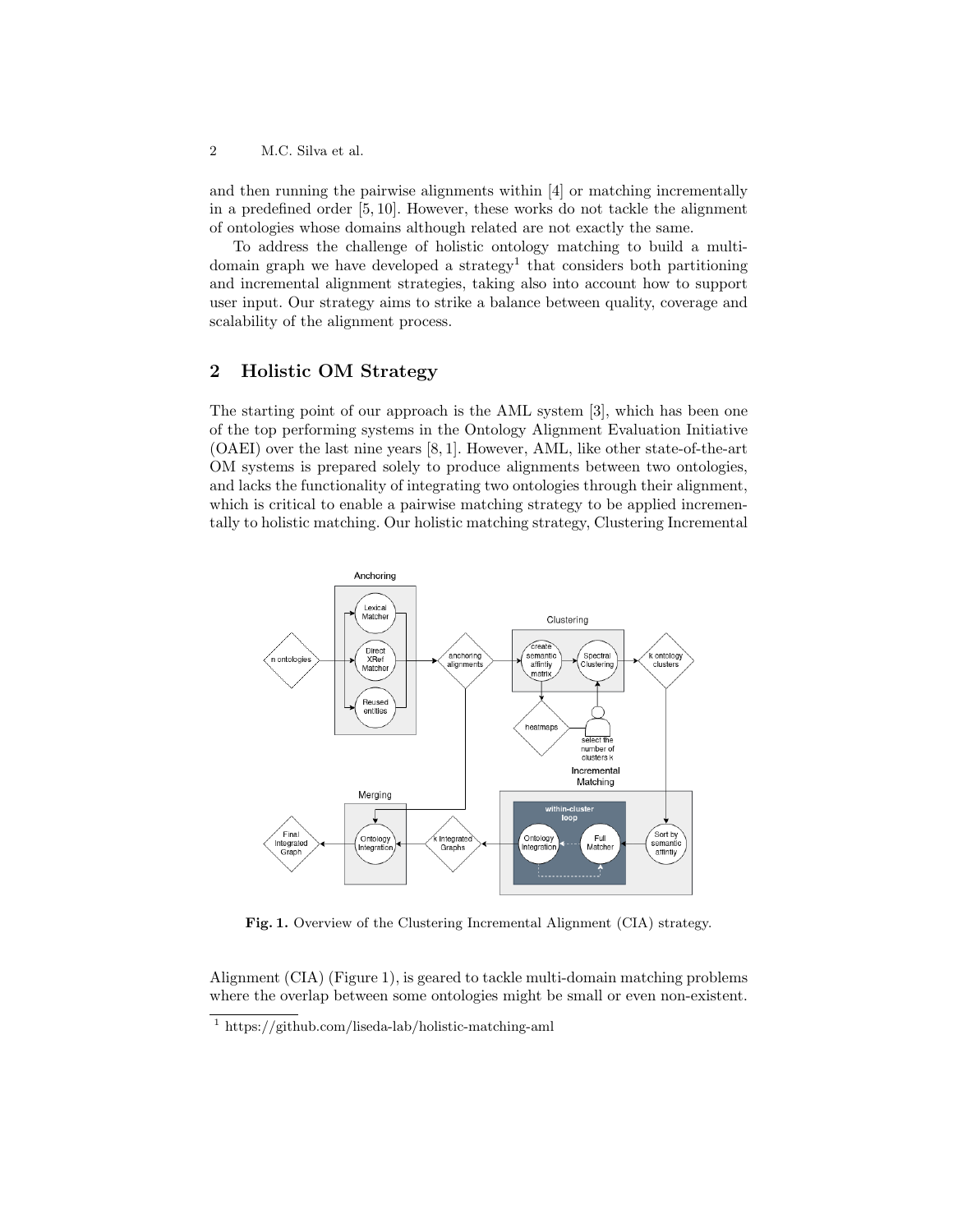For those ontologies, sophisticated matching algorithms would not only be a likely waste of computation time, but could potentially result in lower quality alignments by finding more false positives. However, for highly overlapping ontologies, we do want to use sophisticated matching algorithms, as they are expected to increase the quality of the alignment. Thus, our CIA strategy starts with an anchoring step that aims at defining the level of semantic affinity between all of the ontologies, using fast matching techniques with a high degree of confidence. From these anchoring alignments that are produced, a semantic affinity matrix is created that serves as input for both Spectral Clustering and the development of a heatmap that allows the visualization of more closely related sets of ontologies. This aids the user in defining the number of clusters to select in the Spectral Clustering process. The ontologies are then separated into clusters and further sorted in descending order of semantic affinity. The full AML matching pipeline is then run within each cluster in an incremental fashion, where the first pair of ontologies is matched, then the ontologies are merged through their alignment, then the resulting merged ontology is matched with the third ontology, and so on and so forth. This process results in one integrated graph per cluster, which will be merged together using the initial anchoring alignments to produce a final integrated graph.

#### 3 Application to the Biomedical Domain

The KATY project<sup>2</sup> aims to develop an AI-empowered personalized medicine system to use in clinical decision support that is based on a Knowledge Graph to support Explainable AI.

To develop this KG we need to integrate 28 biomedical ontologies which are, most often than not, incredibly complex and large. This means that in addition to the challenges in Holistic OM, we are also tacling the challenges in aligning biomedical ontologies [2]. We applied the CIA strategy over this set of 28 ontologies and compared it to the standard AML pairwise strategy, where all possible pairs are matched and then all resulting alignments merged, henceforth referred to as Global Pairwise Alignment (GPA)[11]. Table 1 summarizes the runtimes, number of mappings, and number of tasks from both strategies.

The GPA strategy runs in almost 32 hours, while CIA only requires roughly 16 hours, which corresponds to a decrease in runtime of almost half. Although CIA requires longer loading times (since ontologies are loaded for Anchoring and for Incremental Matching), it spends only 15% of the time in Matching tasks that is required for GPA. The integrated graph produced by CIA is 25% smaller than the one produced by GPA, which can be explained by the lack of semantically redundant mappings that are produced when using basic pairwise matching.

<sup>2</sup> http://katy-project.eu/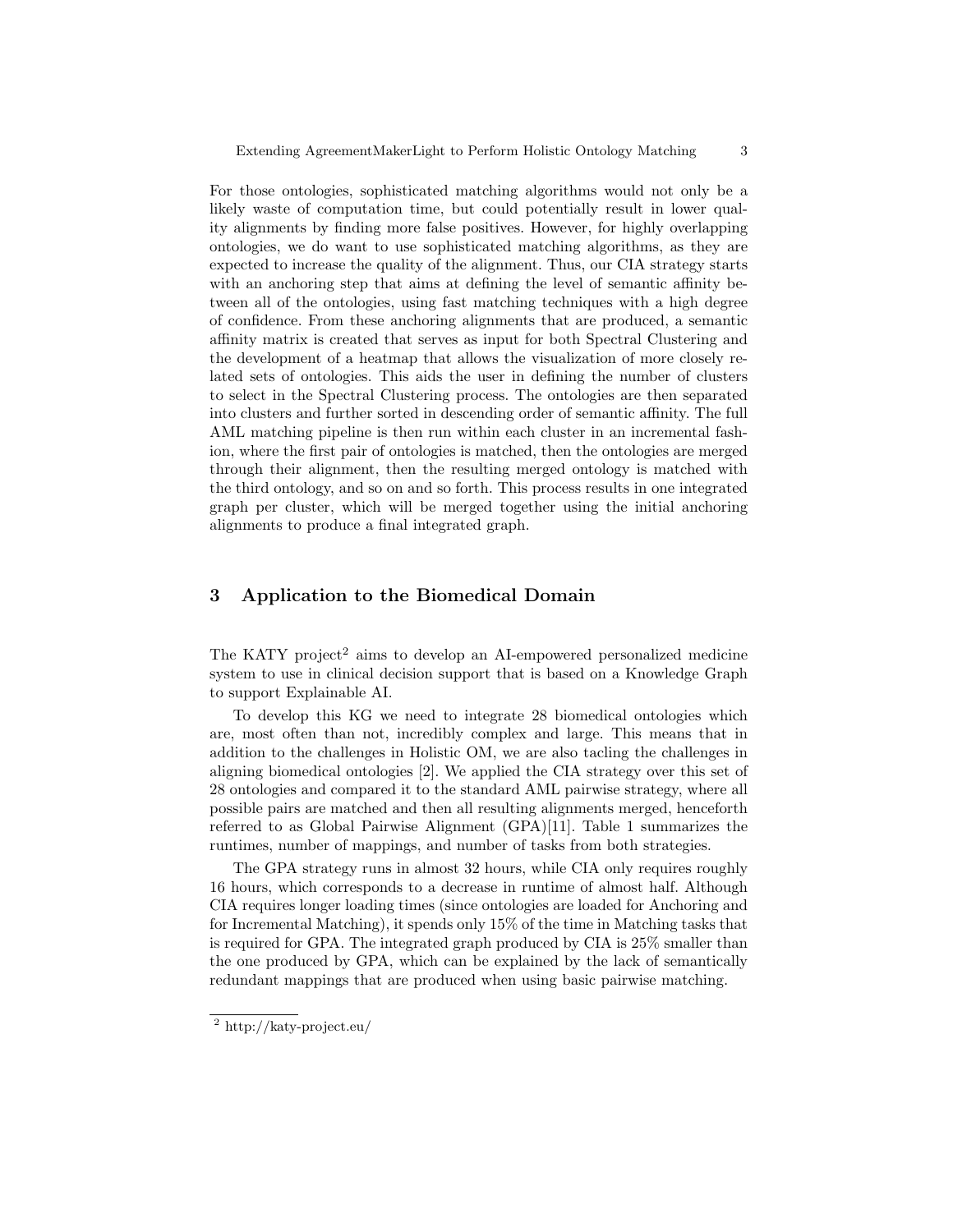#### 4 M.C. Silva et al.

|          | Runtime (hh:mm) |                         |  | Alignment                 |                        |
|----------|-----------------|-------------------------|--|---------------------------|------------------------|
| Strategy |                 |                         |  | Load Match Total Mappings | Tasks                  |
| GPA.     |                 | $11:47$ $19:51$ $31:37$ |  | 554.547                   | 378                    |
| CI A     | 12:52           | 03:04 15:56             |  |                           | $417,131$ $378^* + 24$ |

Table 1. Alignment results

GPA: global pairwise alignment. CIA: within cluster incremental alignment. \* from the Anchoring step

#### 4 Conclusions

The CIA strategy decreased the overall runtime required in matching these 28 biomedical ontologies when compared to the state-of-the-art, which makes progress in addressing the issue of scalability. Moreover, the combination of approaches in CIA is expected to ensure high precision across less closely related domains (different clusters) by employing high precision lexical matching, while improving recall for closely related ontologies (same cluster) by employing more computationally expensive algorithms. This expectation is supported by the evaluation of the matching algorithms of AML in the OAEI campaign where the full AML strategy achieves median performances of 90.6% in precision and 76.31% in recall in the anatomy and large biomed tracks, whereas the lexical matching achieves  $98.9\%$  precision and  $40.6\%$  recall  $[1, 2]$ .

The next step in this work is to perform a expert-based validation study over a set of selected mappings to ensure that the produced alignment is correct and coherent. The use of this type of validation is vital since the available reference alignments are incapable of supporting our alignments tasks.

Acknowledgments This work was supported by FCT through the LASIGE Research Unit (UIDB/00408/2020 and UIDP/00408/2020). It was also partially supported by the KATY project funded the European Union's Horizon 2020 research and innovation program (GA 101017453).

#### References

- 1. Faria, D., Lima, B., Silva, M.C., Couto, F.M., Pesquita, C.: Aml and amlc results for oaei 2021 p. 6
- 2. Faria, D., Pesquita, C., Mott, I., Martins, C., Couto, F.M., Cruz, I.F.: Tackling the challenges of matching biomedical ontologies. Journal of biomedical semantics 9(1), 1–19 (2018)
- 3. Faria, D., Pesquita, C., Santos, E., Palmonari, M., Cruz, I.F., Couto, F.M.: The agreementmakerlight ontology matching system. In: OTM Confederated International Conferences" On the Move to Meaningful Internet Systems". pp. 527–541. Springer (2013)